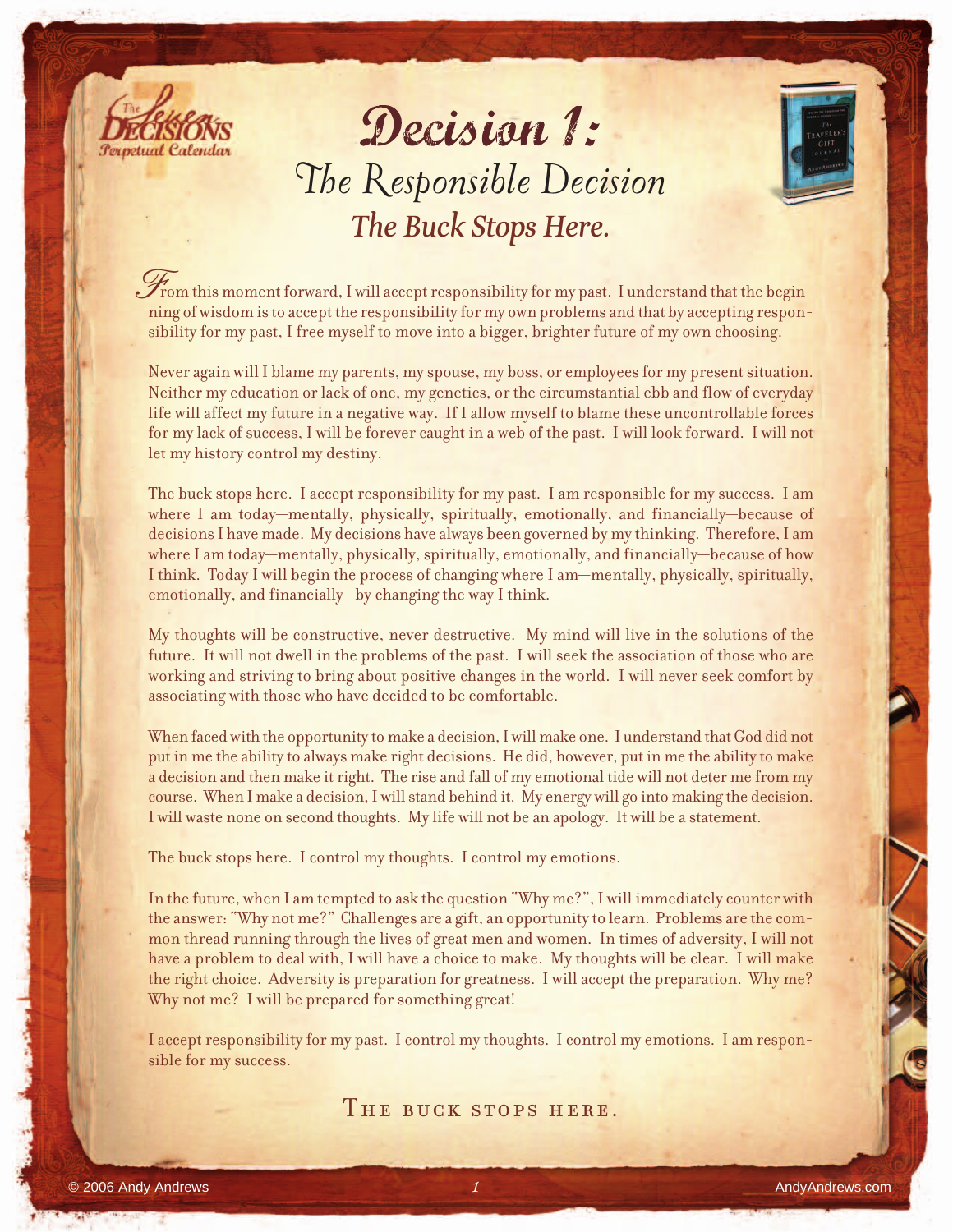

#### Decision 2: *The Guided Decision I Will Seek Wisdom.*



 $\mathscr{H}_{\textrm{nowing that wisdom waits to be gathered, I will actively search her out. My past can never be}$ changed, but I can change the future by changing my actions today. I will change my actions today! I will train my eyes and ears to read and listen to books and recordings that bring about positive changes in my personal relationships and a greater understanding of my fellow man. No longer will I bombard my mind with materials that feed my doubts and fears. I will read and listen only to that which increases my belief in myself and my future.

I will seek wisdom. I will choose my friends with care. I am who my friends are. I speak their language, and I wear their clothes. I share their opinions and their habits. From this moment forward, I will choose to associate with people whose lives and lifestyles I admire. If I associate with chickens, I will learn to scratch at the ground and squabble over crumbs. If I associate with eagles, I will learn to soar great heights. I am an eagle. It is my destiny to fly.

I will seek wisdom. I will listen to the counsel of wise men. The words of a wise man are like raindrops on dry ground. They are precious and quickly used for immediate results. Only the blade of grass that catches a raindrop will prosper and grow. The person who ignores wise counsel is like the blade of grass untouched by the rain—soon to wither and die. When I counsel with myself, I can only make decisions according to what I already know. By counseling with a wise man, I add his knowledge and experience to my own and dramatically increase my success.

I will seek wisdom. I will be a servant to others. A wise man will cultivate a servant's spirit, for that particular attribute attracts people like no other. As I humbly serve others, their wisdom will be freely shared with me. Often, the person who develops a servant's spirit becomes wealthy beyond measure. Many times, a servant has the ear of the king, and a humble servant becomes king for he is the popular choice of the people. He who serves the most grows the fastest.

I will become a humble servant. I will not look for someone to open my door—I will look to open the door for someone. I will not be distressed when no one is available to help me—I will be excited when I am available to help.

I will be a servant to others. I will listen to the counsel of wise men. I will choose my friends with care.

I will seek wisdom.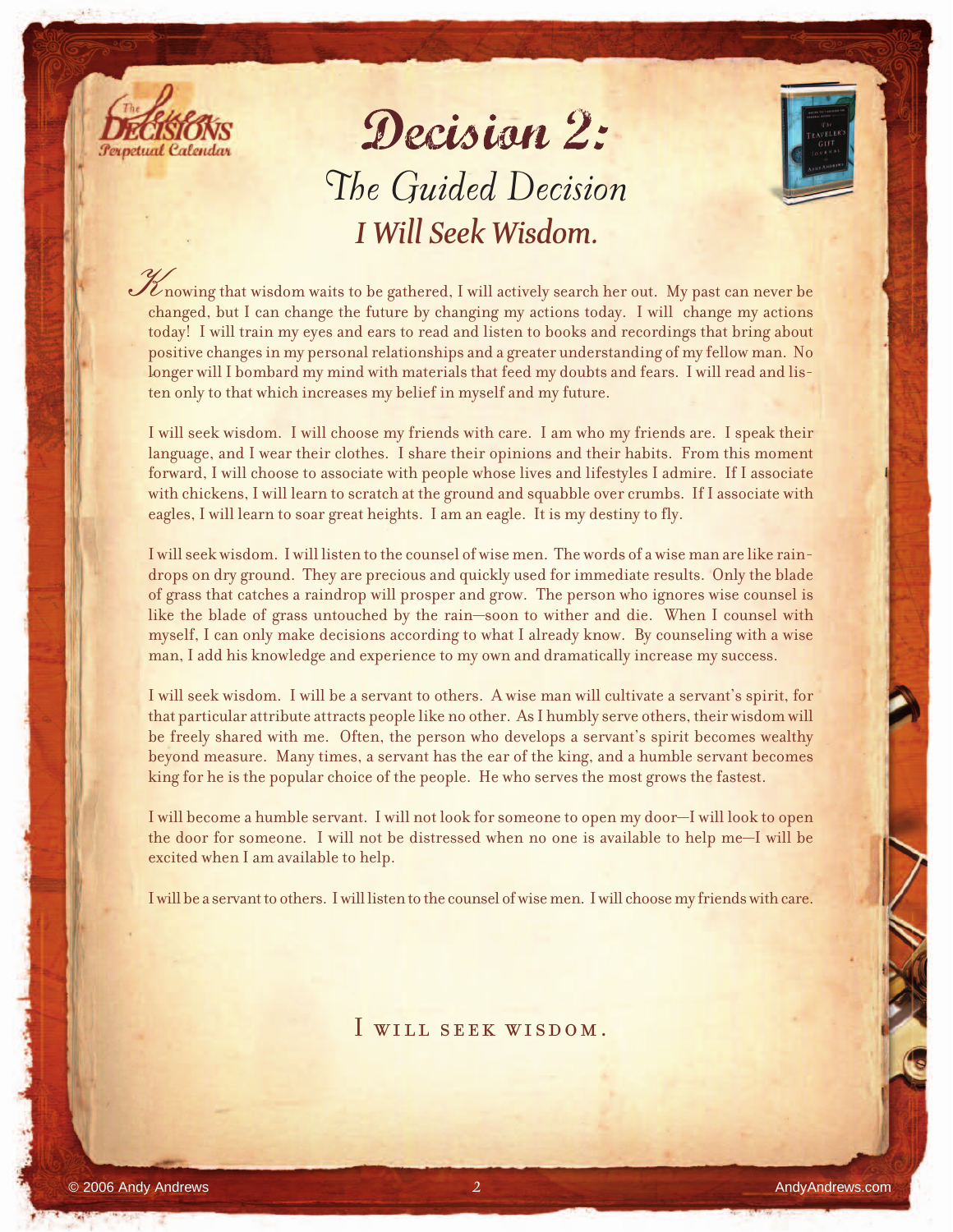

#### Decision 3: *The Active Decision I Am a Person of Action.*



 $\mathscr{B}_{\text{eginning today, I will create a new future by creating a new me. No longer will I dwell in a pit.}$ of despair, moaning over squandered time and lost opportunity. I can do nothing about the past. My future is immediate. I will grasp it in both hands and carry it with running feet. When I am faced with the choice of doing nothing or doing something, I will always choose to act! I seize this moment. I choose now.

I am a person of action. I am energetic. I move quickly. Knowing that laziness is a sin, I will create a habit of lively behavior. I will walk with a spring in my step and a smile on my face. The lifeblood rushing through my veins is urging me upward and forward into activity and accomplishment. Wealth and prosperity hide from the sluggard, but rich rewards come to the person who moves quickly.

I am a person of action. I inspire others with my activity. I am a leader. Leading is doing. To lead, I must move forward. Many people move out of the way for a person on the run; others are caught up in his wake. My activity will create a wave of success for the people who follow. My activity will be consistent. This will instill confidence in my leadership. As a leader, I have the ability to encourage and inspire others to greatness. It is true: An army of sheep led by a lion would defeat an army of lions led by a sheep!

I am a person of action. I can make a decision. I can make it now. A person who moves neither left nor right is destined for mediocrity. When faced with a decision, many people say they are waiting for God. But I understand, in most cases, God is waiting for me! He has given me a healthy mind to gather and sort information and the courage to come to a conclusion. I am not a quivering dog, indecisive and fearful. My constitution is strong and my pathway clear. Successful people make their decisions quickly and change their mind slowly. Failures make their decisions slowly and change their mind quickly. My decisions come quickly, and they lead to victory.

I am a person of action. I am daring. I am courageous. Fear no longer has a place in my life. For too long, fear has outweighed my desire to make things better for my family. Never again! I have exposed fear as a vapor, an impostor who never had any power over me in the first place! I do not fear opinion, gossip, or the idle chatter of monkeys for all are the same to me. I do not fear failure, for in my life, failure is a myth. Failure only exists for the person who quits. I do not quit.

I am courageous. I am a leader. I seize this moment. I choose now.

I AM A PERSON OF ACTION.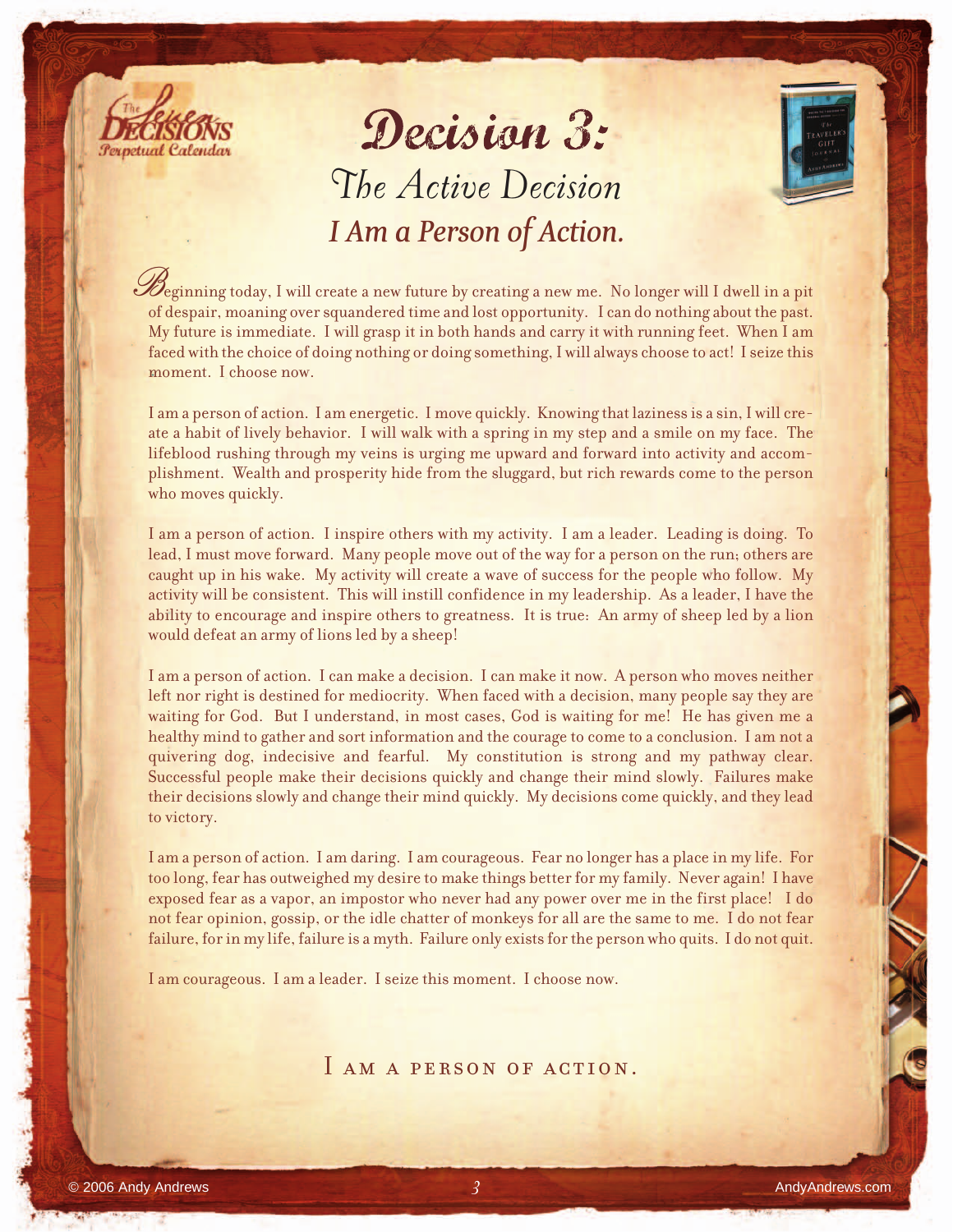

## Decision 4:

#### *The Certain Decision I Have a Decided Heart.*

W wise man once said, "A journey of a thousand miles begins with a single step." Knowing this to be true, I am taking my first step today. For too long my feet have been tentative, shuffling left and right, more backward than forward as my heart gauged the direction of the wind. Criticism, condemnation, and complaint are creatures of the wind. They come and go on the wasted breath of lesser beings and have no power over me. The power to control direction belongs to me. Today I will begin to exercise that power. My course has been charted. My destiny is assured.

I have a decided heart. I am passionate about my vision for the future. I will awaken every morning with an excitement about the new day and its opportunity for growth and change. My thoughts and actions will work in a forward motion, never sliding into the dark forest of doubt or the muddy quicksand of self-pity. I will freely give my vision for the future to others, and as they see the belief in my eyes, they will follow me.

I will lay my head on my pillow at night happily exhausted, knowing that I have done everything within my power to move the mountains in my path. As I sleep, the same dream that dominates my waking hours will be with me in the dark. Yes, I have a dream. It is a great dream, and I will never apologize for it. Neither will I ever let it go, for if I did, my life would be finished. My hopes, my passions, my vision for the future is my very existence. A person without a dream never had a dream come true.

I have a decided heart. I will not wait.

I know that the purpose of analysis is to come to a conclusion. I have tested the angles. I have measured the probabilities. And now I have made a decision with my heart. I am not timid. I will move now and not look back. What I put off until tomorrow, I will put off until the next day as well. I do not procrastinate. All my problems become smaller when I confront them. If I touch a thistle with caution, it will prick me, but if I grasp it boldly, its spines crumble into dust.

I will not wait. I am passionate about my vision for the future. My course has been charted. My destiny is assured.

I have a decided heart.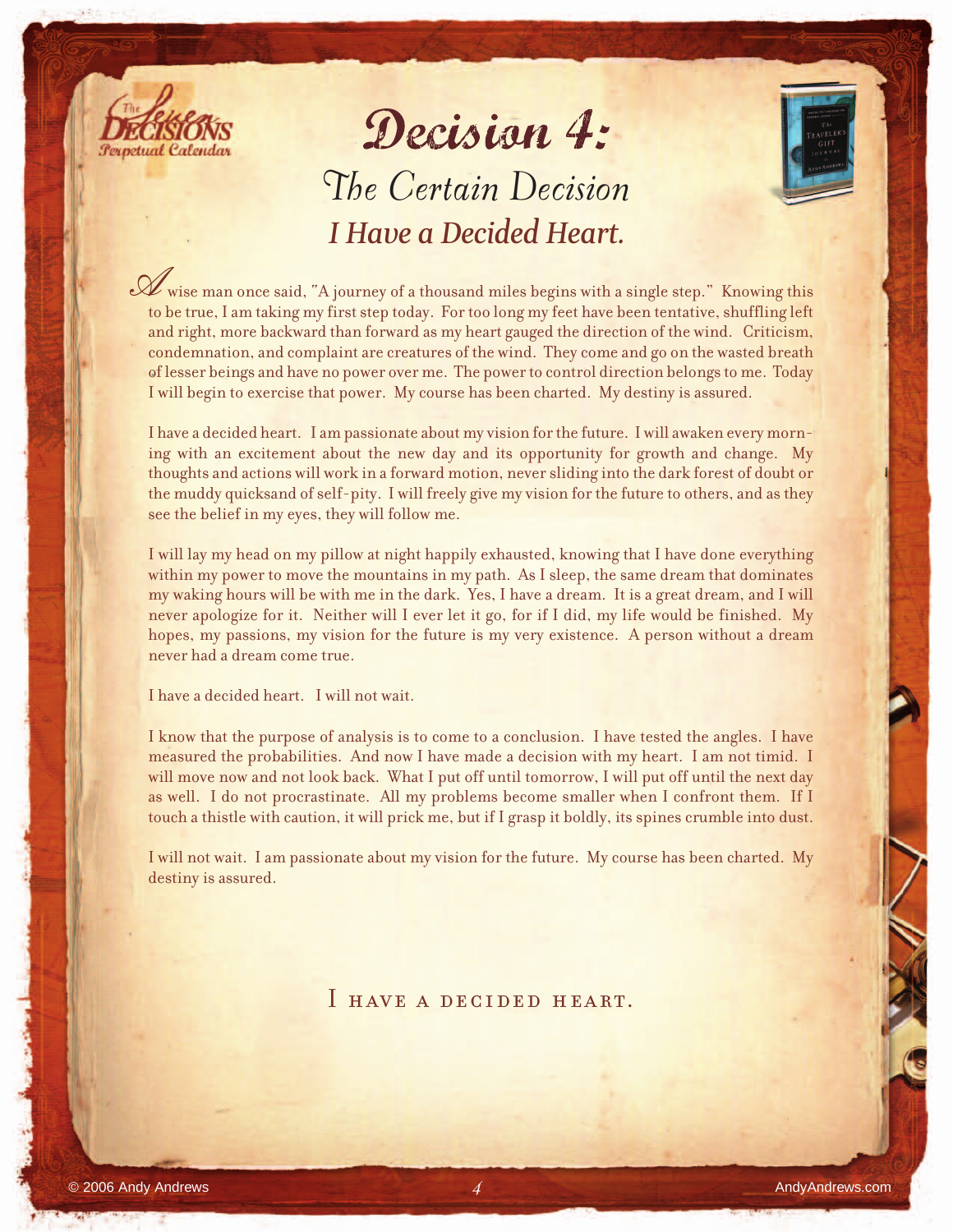

# Decision 5:



#### *The Joyful Decision Today, I Will Choose to be Happy.*

 $\mathscr{B}_{\text{eginning this very moment, I am a happy person, for I now truly understand the concept of}$ happiness. Few others before me have been able to grasp the truth of the physical law that enables one to live happily every day. I know now that happiness is not an emotional phantom floating in and out of my life. Happiness is a choice. Happiness is the end result of certain thoughts and activities, which actually bring about a chemical reaction in my body. This reaction results in a euphoria, which, while elusive to some, is totally under my control.

Today I will choose to be happy. I will greet each day with laughter. Within moments of awakening, I will laugh for seven seconds. After even such a small period of time, excitement has begun to flow through my bloodstream. I feel different. I am different! I am enthusiastic about the day. I am alert to its possibilities. I am happy! Laughter is an outward expression of enthusiasm, and I know that enthusiasm is the fuel that moves the world. I laugh throughout the day. I laugh while I am alone, and I laugh in conversation with others. People are drawn to me because I have laughter in my heart. The world belongs to the enthusiastic for people will follow them anywhere!

Today I will choose to be happy. I will smile at every person I meet. My smile has become my calling card. It is, after all, the most potent weapon I possess. My smile has the strength to forge bonds, break ice, and calm storms. I will use my smile constantly. Because of my smile, the people with whom I come in contact on a daily basis will choose to further my causes and follow my leadership. I will always smile first. That particular display of a good attitude will tell others what I expect in return. My smile is the key to my emotional make up. A wise man once said, "I do not sing because I am happy; I am happy because I sing!" When I choose to smile, I become the master of my emotions. Discouragement, despair, frustration, and fear will always wither when confronted by my smile. The power of who I am is displayed when I smile.

Today I will choose to be happy. I am the possessor of a grateful spirit. In the past, I have found discouragement in particular situations, until I compared the condition of my life to others less fortunate. Just as a fresh breeze cleans smoke from the air, so does a grateful spirit remove the cloud of despair. It is impossible for the seeds of depression to take root in a thankful heart. My God has bestowed upon me many gifts, and for these I will remember to be grateful. Too many times I have offered up the prayers of a beggar, always asking for more and forgetting my thanks. I do not wish to be seen as a greedy child, unappreciative, and disrespectful. I am grateful for sight and sound and breath. If ever in my life there is a pouring out of blessings beyond that, then I will be grateful for the miracle of abundance.

I will greet each day with laughter. I will smile at every person I meet. I am the possessor of a grateful spirit.

TODAY, I WILL CHOOSE TO BE HAPPY.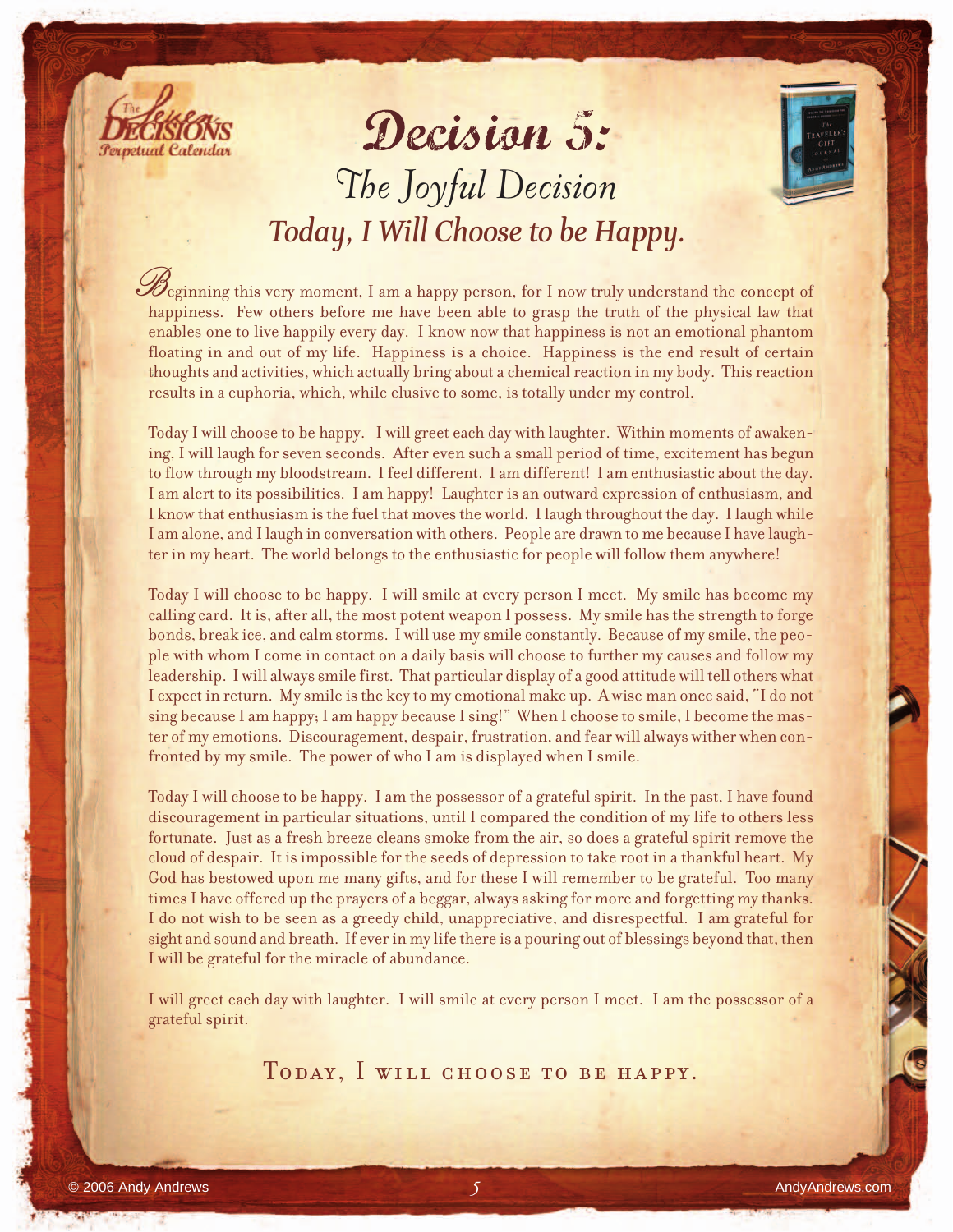

### Decision 6:



#### *The Compassionate Decision I Will Greet This Day With a Forgiving Spirit.*

or too long, every ounce of forgiveness I owned was locked away, hidden from view, waiting for me to  $\mathscr F$  or too long, every ounce of forgiveness I owned was locked away, hidden from view, waiting for me to be singularly unworthy of my valuable forgiveness and, since they never asked for any, I kept it all for myself. Now, the forgiveness that I hoarded has sprouted inside my heart like a crippled seed yielding bitter fruit.

No more! At this moment, my life has taken on new hope and assurance. Of all the world's population, I am one of the few possessors of the secret to dissipating anger and resentment. I now understand that forgiveness only has value when it is given away. By the simple act of granting forgiveness, I release the demons of the past about which I can do nothing and create in myself a new heart, a new beginning.

I will greet this day with a forgiving spirit. I will forgive even those who do not ask for forgiveness. Many are the times when I have seethed in anger at a word or deed thrown into my life by an unthinking or uncaring person. Valuable hours have been wasted imagining revenge or confrontation. Now I see the truth revealed about this psychological rock inside my shoe. The rage I nurture is often one-sided, for my offender seldom gives thought to his offense!

I will now and forevermore silently offer my forgiveness even to those who do not see that they need it. By the act of forgiving, I am no longer consumed by unproductive thoughts. My bitterness is given up. I am contented in my soul and effective again with my fellow man.

I will greet this day with a forgiving spirit. I will forgive those who criticize me unjustly.

Knowing that slavery, in any form, is wrong, I also know that the person who lives a life according to the opinion of others is a slave. I am not a slave. I have chosen my own counsel. I know the difference between right and wrong. I know what is best for the future of my family, and neither misguided opinion nor unjust criticism will alter my course.

Those who are critical of my goals and dreams simply do not understand the higher purpose to which I have been called. Therefore, their scorn does not affect my attitude or action. I forgive their lack of vision and forge ahead. I now know that criticism is part of the price paid for leaping past mediocrity.

I will greet this day with a forgiving spirit. I will forgive myself. For many years, my greatest enemy has been myself. Every mistake, every miscalculation, every stumble I made has been replayed over and over in my mind. Every broken promise, every day wasted, every goal not reached has compounded the disgust I feel for the lack of achievement in my life. My dismay has developed a paralyzing grip. When I disappoint myself, I respond with inaction and become more disappointed.

I realize today that it is impossible to fight an enemy living in my head. By forgiving myself, I erase the doubts, fears, and frustration that have kept my past in the present. From this day forward, my history will cease to control my destiny. I have forgiven myself. My life has just begun.

I will forgive even those who do not ask for forgiveness. I will forgive those who criticize me unjustly. I will forgive myself.

I will greet this day with a forgiving spirit.